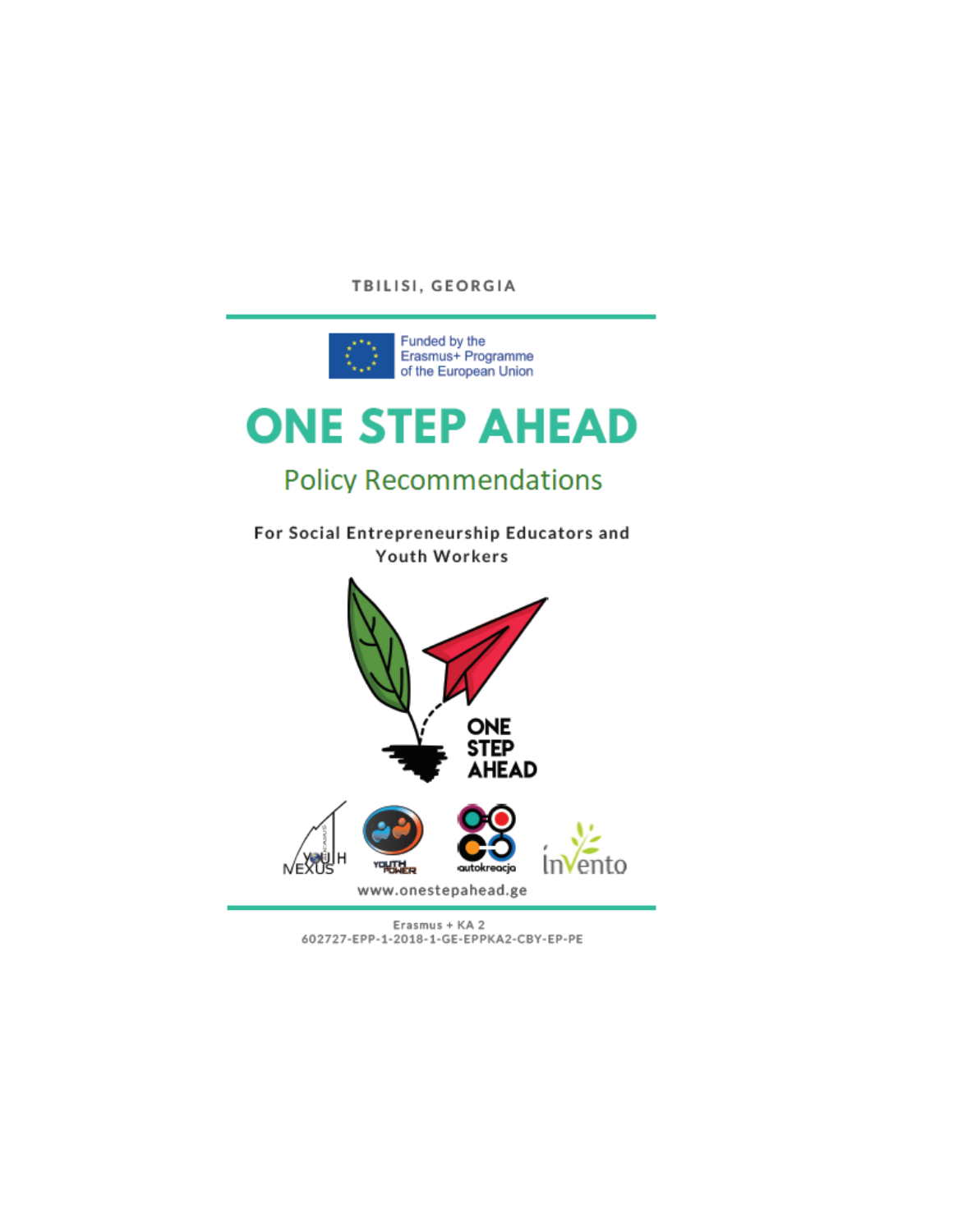## Social Entrepreneurship in Georgia

#### 1. Identify the issue

First and most important issue that delays the development of social entrepreneurship in Georgia is the absence of legal regulations regarding the topic.

Due to this fact, SEs doesn't have any benefits from the government and they have to pay taxes as usual. This is the second issue.

Final issue that we're going to discuss is the lack of access to loans for SEs.

#### 2. Analysis

Due to the fact that we don't have a specific law that regulates social entrepreneurship, we don't have a legal framework to establish a social enterprise. This is the biggest issue, because until the social enterprise doesn't exist as a legal entity, we can't discuss the benefits it can have from the government.

Having no legal framework for social entrepreneurship in Georgia creates quite a lot of problems to existing social enterprises. Moreover, there is no act that defines social enterprises and they're not mentioned in "Law on Entrepreneurs", "Tax Code, or "Law on Public Procurement". Subsequently, the problem is caused by tax barriers and lack of supportive regulations that delays the development of the sector. In addition, there are no government agencies in Georgia that are responsible for the support and development of social entrepreneurship.

Central and local government programs aimed at SE development are very rare. Moreover, there are no specific budget programs aimed at developing this sector.

Sources of financing for social enterprises are not diverse. The majority of Social Enterprises do not have more than 1 source of income. Some of them depend on grants received from international/local NGOs, and another part depends on entrepreneurial activity. Social enterprises do not have access to flexible loans; there are very few cases of issuing state grants to social enterprises. In state procurements there are no incentives to encourage SEs to participate.

SEs are obligated to pay income tax for the grants they receive. Also, if more than 10% of their profit is used for charity they are also paying taxes. Because Social Enterprises are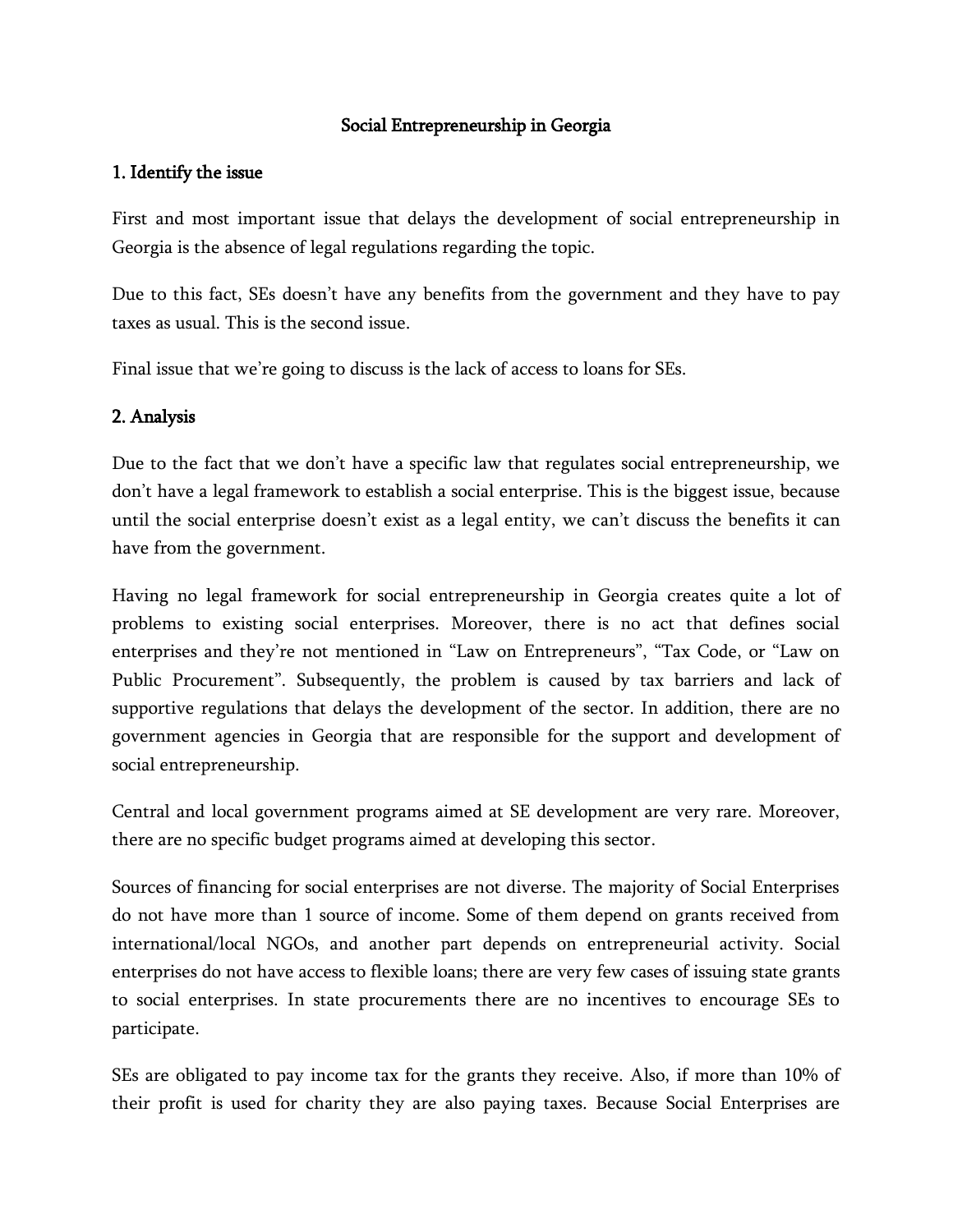mostly established within the framework of NGOs and they are not exempt from taxation. If they register as micro-business, which allows them to have benefits regarding taxes, the regular business consumer will have to pay taxes for them according to the law on procurement. This fact drives the regular businesses to purchase from another regular business. Therefore social enterprises remain registered as NGOs in order not to lose clients.

Usually SEs have a lot of expenditures, due to the fact that they hire people from marginalized groups, who may need more time to learn and have a good performance, therefore it's a challenge for social enterprises to earn as much money as a regular business would, and the loans offered to regular businesses is too expensive for them.

To tackle all these problems and challenges NGOs, SEs and the government need to cooperate.

Source: Social Economy in Eastern Neighborhood and in the Western Balkans, Country report – GEORGIA, February 2018.

#### 3. Recommendation.

#### Legal Framework of Social Enterprise

First of all, it is really important is to define in legislation the following terms "social enterprise" and "social entrepreneurship". There are different ways to do that. We can define the terms mentioned above in civil and tax code. We can also create a separate law. If we take into consideration international experience and local environment it's better to adopt a separate law. Separate law will regulate other specifics as well and it will support the development of this sector in the country.

After the SE is regulated legally, the students will also have this topic in the curriculum and it will support the popularization of social entrepreneurship in the country.

#### Tax regulations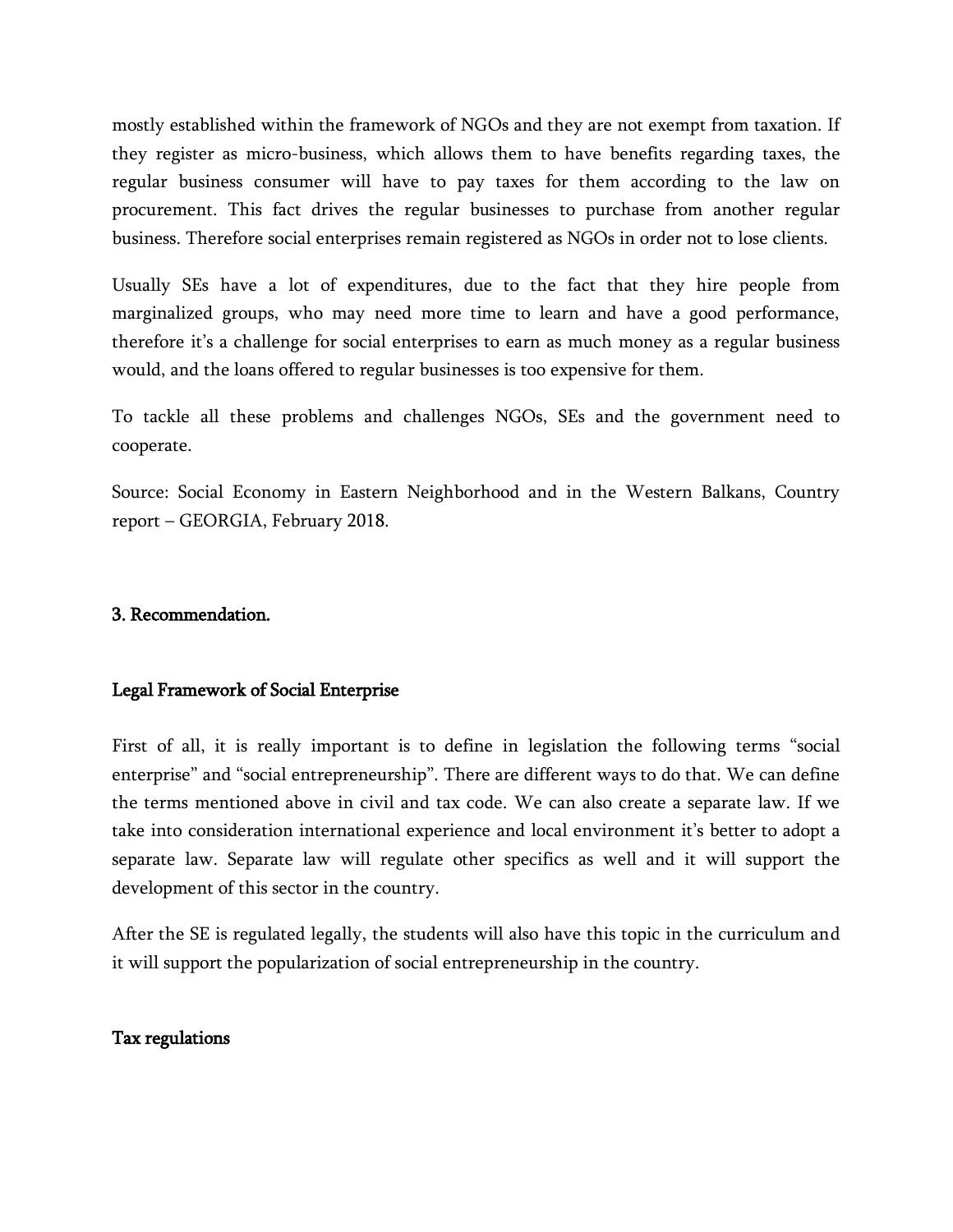After introducing special law for Social Entrepreneurship important thing is to have proper taxation system. SEs has many obstacles with taxation. It should be changed if we want to support the development of the sector:

Whenever social enterprise gets grants, it's important that the money should not be seen as an income and need to be freed up from profit tax. They shouldn't be limited to the amount of money that they are spending for charity. It is important to allow SEs to receive grants for entrepreneurial purposes. Therefore, changes should be made to the Law of Georgia on "Grants" and in the Tax Code.

#### Access to loans

In order to increase access to finance, it is very important for SEs to have access to loans. This change should be made with cooperation between the government, business, microfinance and banking sector.

Social enterprises should have some benefits when receiving loans. They shouldn't be as expensive as for the regular businesses. It would be even better if the SEs would be provided with trainings, mentoring or consulting from professionals about managing business and etc. where NGOs can also be involved. This will increase efficiency of the financial resources they use, in this case the effectiveness of the loans.

There is an urgent need of creation a platform for social enterprises monitored by the state service. There companies will have an opportunity to register as social enterprises where people with disabilities are working. The Ministry of Finances and Revenue Services will be accountable for monitoring the platform mentioned above.

Due to the fact that the people with disabilities are already registered in the Social Service Agency and have documentation proving their specific needs they will have an ability to have a refund of the revenue service of 20 % income tax back to the companies they are working in. This will act as a motivator of creating new social enterprises employing disadvantaged people.

The topic itself is becoming popular among respective home community members of Georgia. Some of the social enterprises are not following the basic principles of the social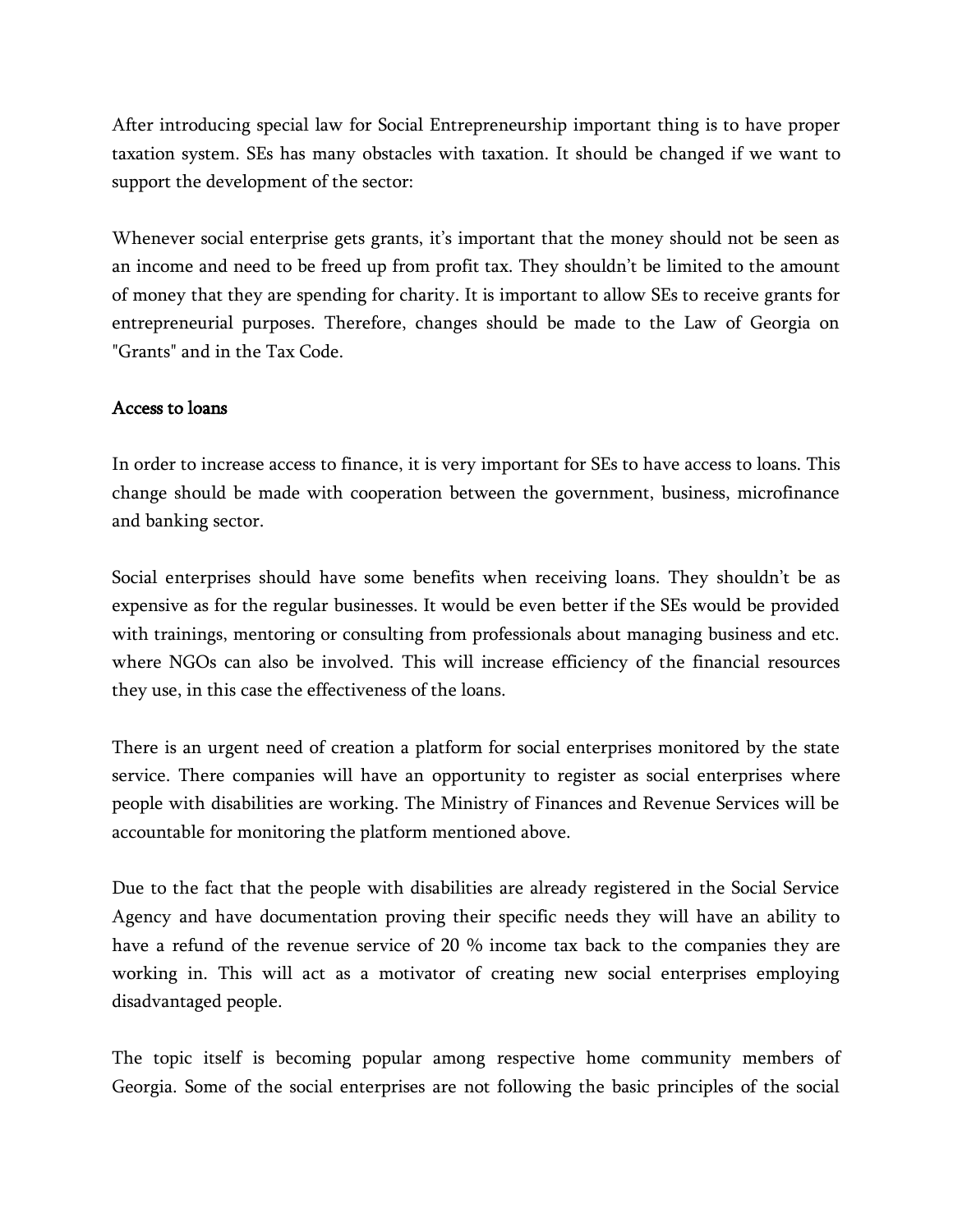entrepreneurship. As a result if there is a grant opportunity or financial support coming from different stakeholders they will find it hard to identify which of the social enterprises should have those financial support.

## **Social Entrepreneurship for Youth in Moldova**

#### **Issues**:

- I. Inefficient national mechanisms for the implementation of social entrepreneurship policies in Moldova and monitoring of the implementation
- II. Low level of social entrepreneurial education among youth
- III. Ambiguous and non-applicable fiscal regime for social entrepreneurship

# Background:

# **Issue I**

Inefficient national mechanisms for the implementation of social entrepreneurship policies in Moldova

The current legislation does not create different conditions for the launch and development of social enterprises. Social entrepreneurship is conducted by Law on Entrepreneurship and Enterprise.

In order to be granted the status of social enterprise or social insertion enterprise, it will be necessary to file to the National Commission for Social Entrepreneurship the dossier containing documents confirming the carrying out of the social entrepreneurial activity. The statute is awarded for a period of 3 years, with the possibility of extension if it is proved that the conditions underlying the award of the status have been respected and is obtained from the moment of registration of the syntagma "Social enterprise" or "Social insertion enterprise" in the enterprise incorporation documents and in the State Registry in which the legal entity is registered.

#### **Issue II**

Low level of social entrepreneurial education among youth

At present, the educational system in the Republic of Moldova offers opportunities for the realization of entrepreneurial education through the optional and compulsory disciplines included in the curricula, as well as extracurricular activities carried out in the educational institutions. According to the Framework Plan for primary, gymnasium and lyceum education The Economic and Entrepreneurial Education course duration is 34 hours per year and includes different areas.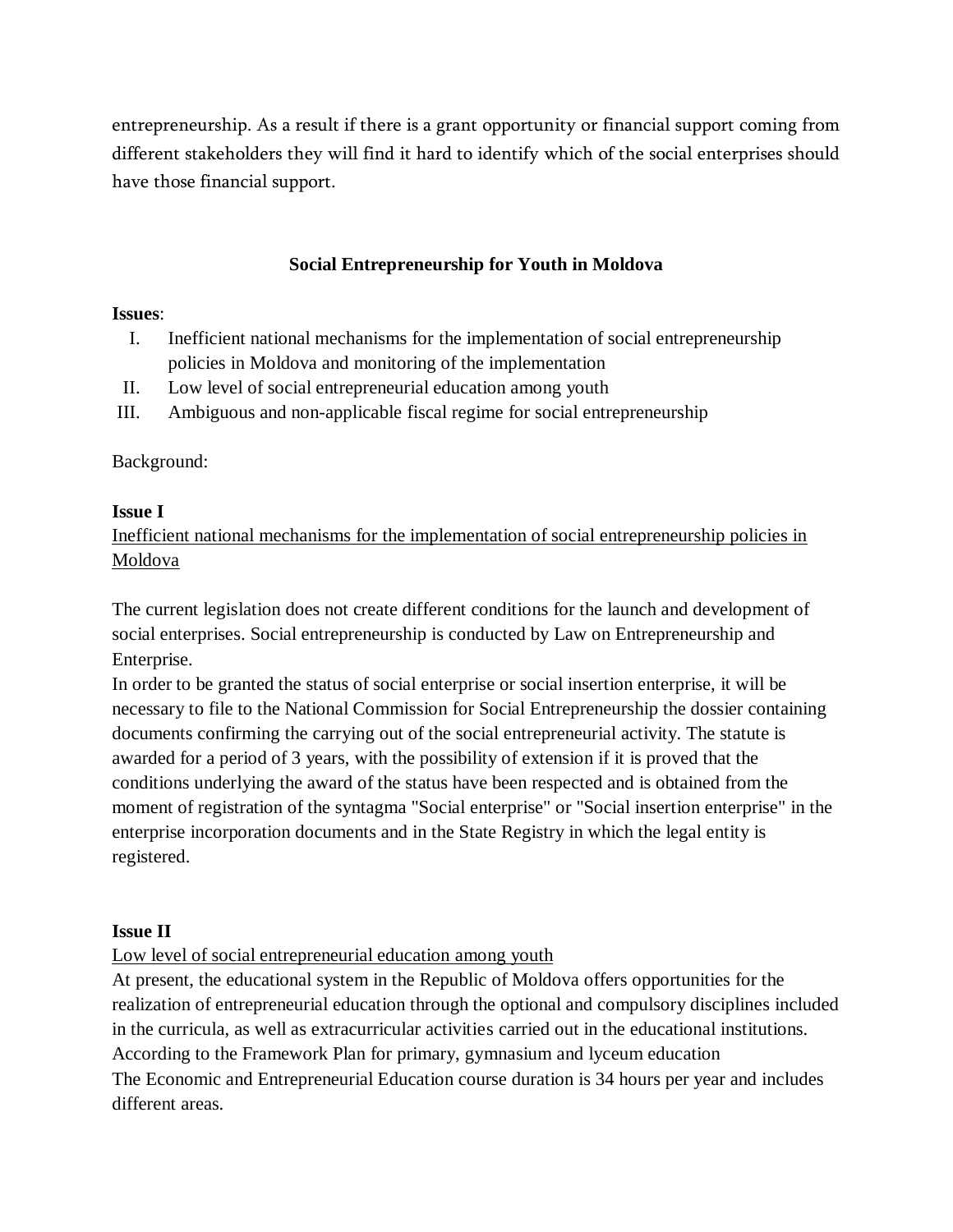Pupils study the system of the market economy, discover business operations, study the current world economy and acquire knowledge and skills, develop the skills needed to act as competent citizens, as employees in the labor market and as consumers.

This course is recommended for optional courses and compulsory classes in in-depth classes of economic disciplines

In order to increase the attractiveness of the professions, entrepreneurship courses have been introduced in all vocational technical education institutions

Although entrepreneurship education in technical secondary schools will encompass all pupils, their efficiency and usefulness depends on how well teachers are trained to train entrepreneurial skills in pupils.

Regarding social entrepreneurship, although the Entrepreneurship course mentions this form, there is no educational institution that would include in the curriculum a course on Social Entrepreneurship.

# **Issue III**

Ambiguous and non-applicable fiscal regime for social entrepreneurship There is no express mentioned fiscal facilities in law. Fiscal code don't have real fiscal facilities.

# **Recommendations:**

**I.**

**1.a. Ensure the regular (quarter) functionality of the National Committee for Social Entrepreneurship.**

**1.b. Publish the activity report of the National Committee for Social Entrepreneurship on a yearly basis**

**1.c Analysis and mapping of the existing social enterprises from Moldova;**

**1.d Create an outreach program for capacity building of the existing social enterprises for becoming eligible for legal validation**

**II.** 

**2.a Develop a national campaign on supporting social entrepreneurship**

**2.b Run a national training program service for young people - on social entrepreneurship 2.c Complete the curriculum on Personal Development,in the chapter on Entrepreneurial Education with a theme on Social Entrepreneurship**

**2.d Create consultancy services within the national network of incubators for development of social enterprises**

**III.**

**3.a. Apply a zero tax income for SE for the first 3 years activity.**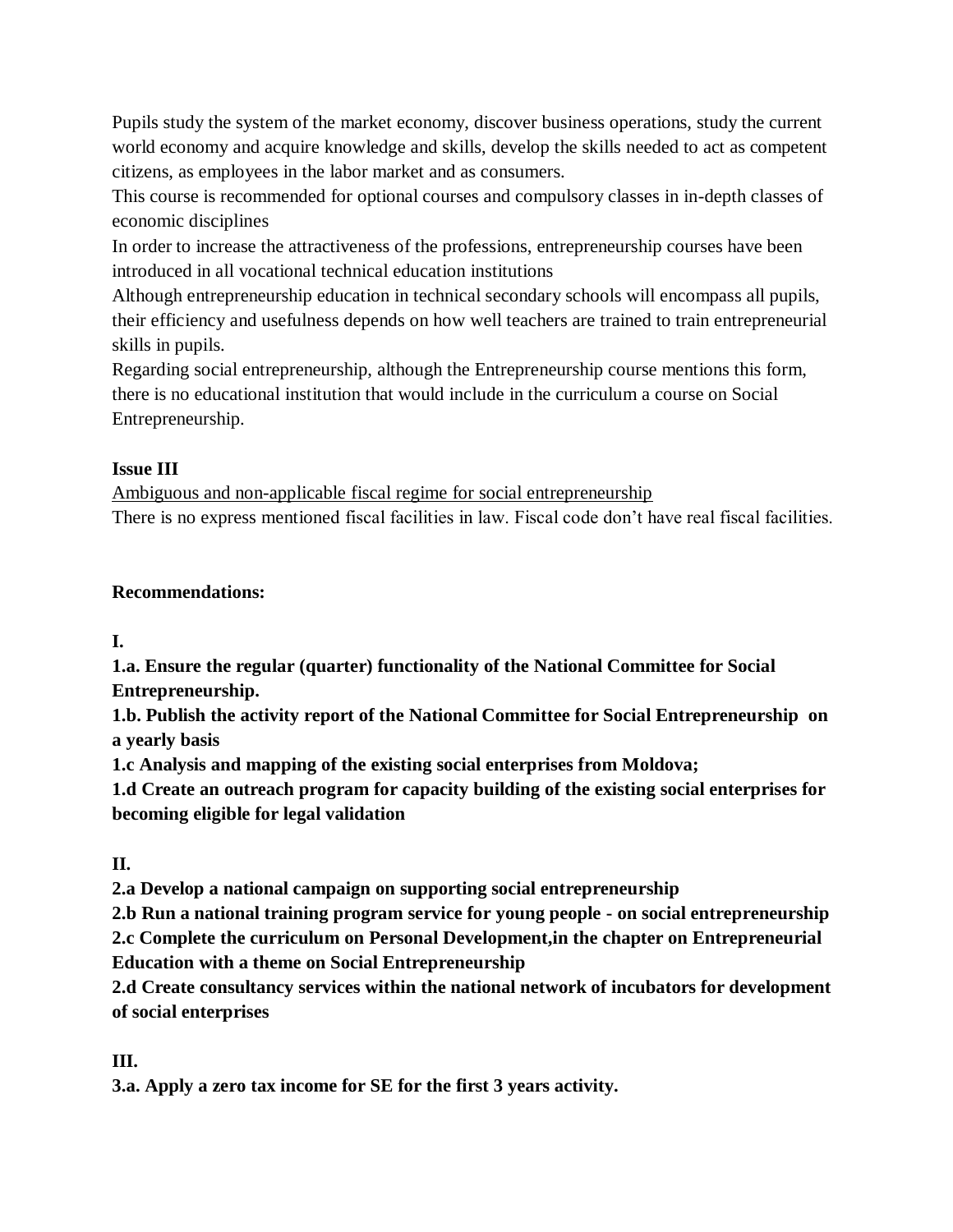**3.b. Reduce with 50% VAT for SE on a permanent basis. 3.c. Set a 0% tax for import raw material for SE.**

#### **Policy recommendation - Poland**

#### **The issue:**

Impossibility of the granting a subsidy for employment creation in a social enterprise for people at risk of social exclusion and marginalization who are under 18

#### **Analysis:**

According to the Polish Law of Labor, an employment of underage people is admissible from the age of 15 for all adolescents. Among them there is a group of students of vocational schools whose education is connected with the necessity of realizing internship and vocational practices. Their employment under an agreement for apprenticeships is regulated by article 206 of the Law of Labor.

The most common practice is realizing programme of apprenticeships in entities that lead regular business activity rather than in social enterprises, thought theoretically there is a possibility to find vocational training placement in social economy entities. However, financial situation of those entities do not let them for employment of students without any dotation or subsidy for covering their salaries.

Meanwhile, *Guidelines for realization of initiatives on the field of social inclusion within European Social Fund* prepared and indicated for Poland, the catalogue of persons at risk of marginalization and social exclusion who are recommended for provision of professional and social support, does not take into account people under 18. **In consequence, a social enterprise cannot take a subsidy within funds and dotation offered by Centers of Support to Social Economy for employment creation and to employ person under 18 at the newly created workplace.** That impossibility is a meaningful obstacle both for underage persons at risk of social exclusion who would be able to gain holistic – both professional and social – help and go through self-development path in a social enterprise, as well as for social enterprises that cannot employ adolescents who are in special needs, because of insufficient financial sources.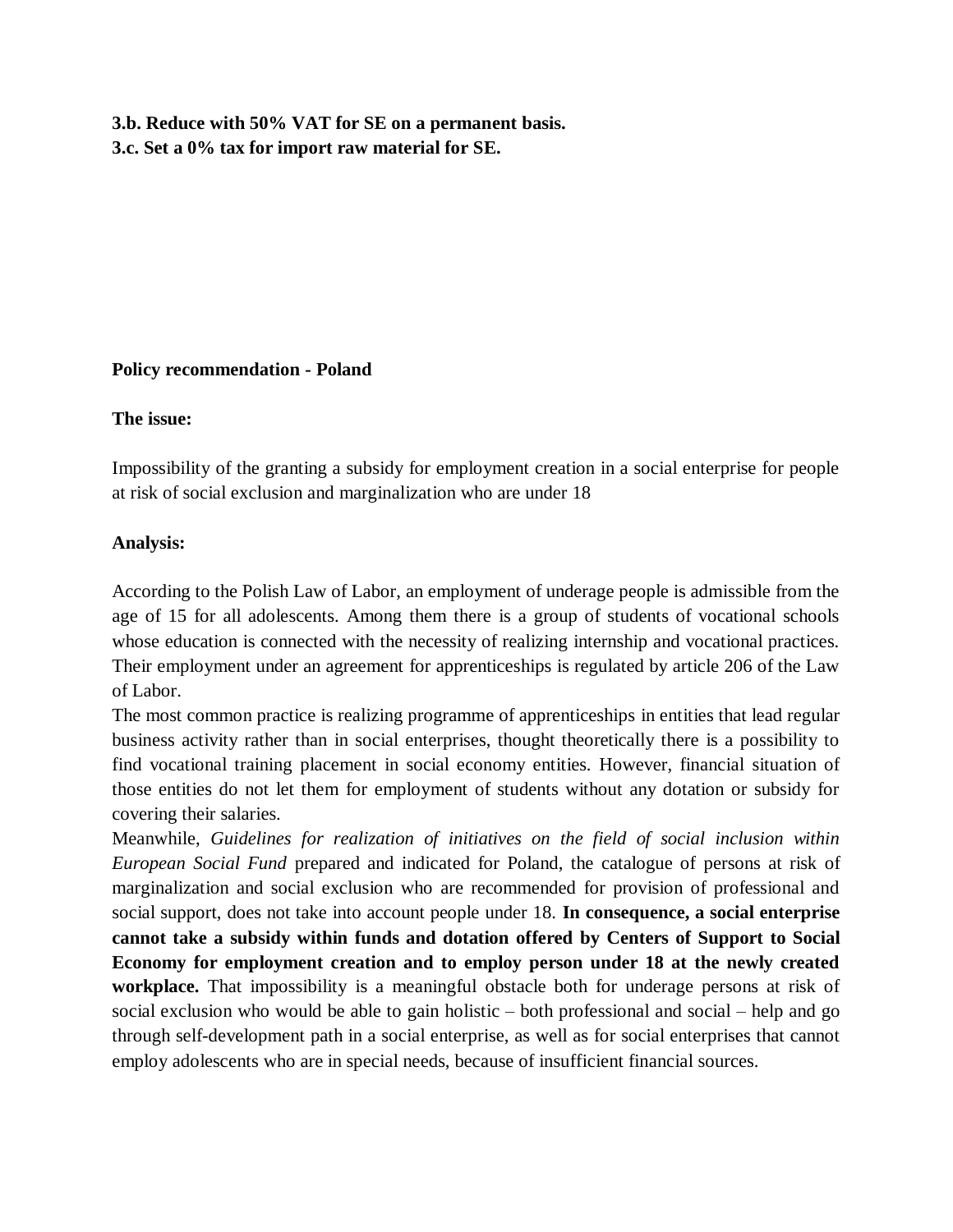The problem has been repeatedly pointed out and elaborated during forum of Lower Silesian Centers of Support to Social Economy however appropriate solutions have not been implemented yet.

**Recommendation:** to The Ministry of Investment and Development through The Lower Silesian Agency of Employment

# **1. IDENTIFY THE ISSUE:**

- Lack of possibilities in employing in social enterpreneurships with the help of founds for creating new workplaces for young people in youth centers of social adaptation (Młodzieżowe Ośrodki Wychowawcze), youth detention centers – JDC (zakład poprawczy ZP), prisons.
- Using funds for workplaces is possible only for people who are no longer under the care of these institutions.

# **2. ANALYSIS:**

- *a. Background reasearch*
	- $\circ$  Guidelines for spending ESF funds;  $\rightarrow$  (national level)
	- $\circ$  Regulations of competitions for projects  $\rightarrow$  (regional level)

#### *b. Consultations:*

- This issue has been consulted with several Social Economy Support **Centers**
- *c. Argumantations:*
	- Youth people that reside above-mentioned institutions are theoretically able to work, but because of the regulations they are excluded from the labor market

#### **3. RECOMMENDATION:**

• Institutions that are in charge of the funds managing, for example, state agencies employees; Marshall Offices and labor Offices should send an official letter to let the ministry who is the author of this regulation change them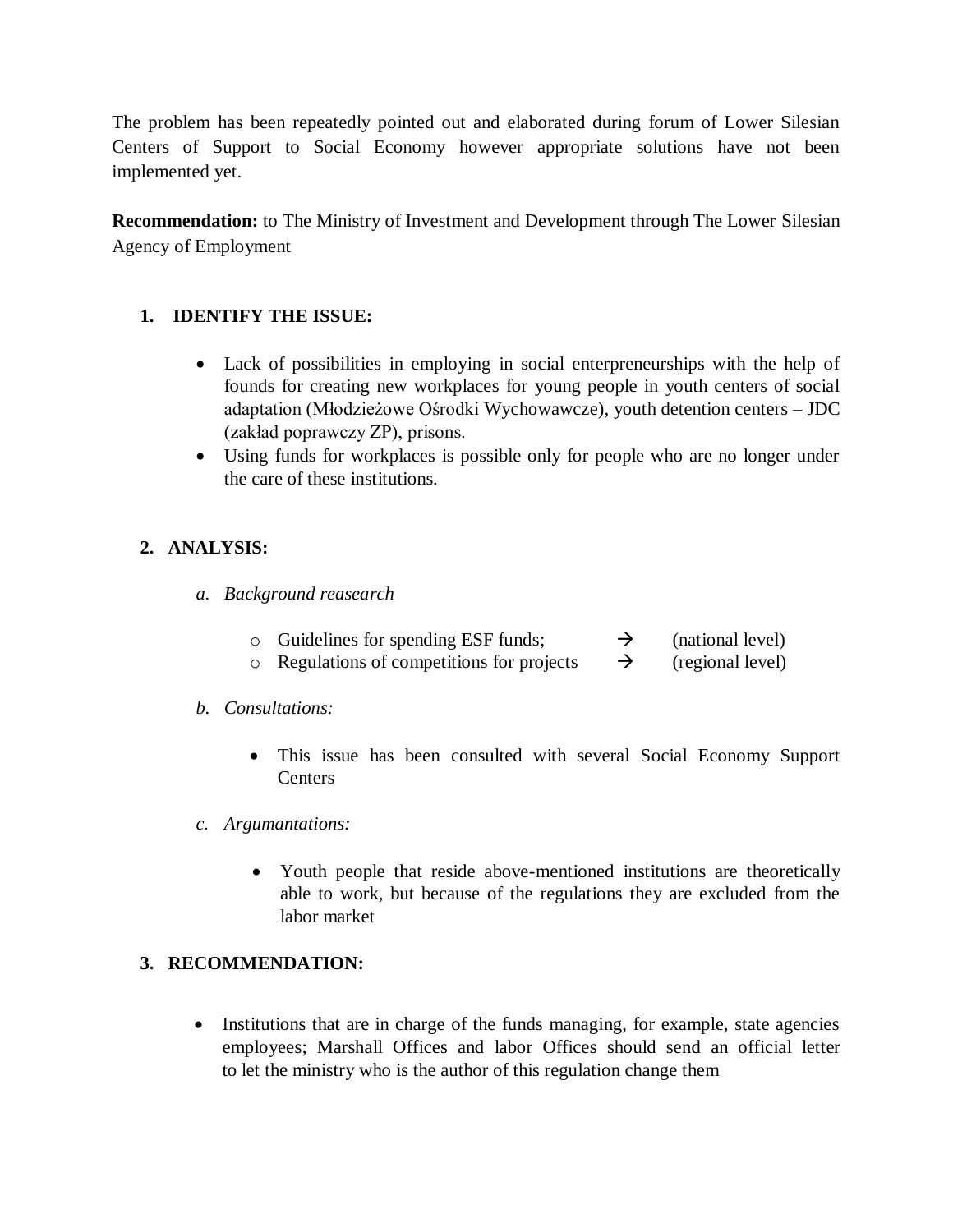#### **The issue:**

An insufficient level of public orders carried out by social enterprises as being chosen by national and

self-governments in public contracts.

#### **Analysis:**

According to European Union Directives 2014/25/UE and 2014/24/UE there is a recommendation for local and national governments to apply a preferential approach toward social enterprises for public contracts to support social entrepreneurship and financial fluency of social economy entities.

However, at the European level there is no imposed or suggested volume that public entities should reach to provide an adequate amount of orders for services and products for social economy entities, measured e.g. in the percentage of public contracts concluded with social enterprises. Effectiveness of implementation of Directives' recommendations differs in each country depending on inner legislative solutions in the field of solidarity economy that function as well as on experience of centers responsible for supporting social economy in particular EU Member States. Although in Poland, The Act of Public Orders underlines the possibility of preferential approach toward social

enterprises offering in response to a calls for public orders, it does not impose an obligation of performing procedure of public contracts with an use of the social clauses, so their use remains optional.

Feeling of security while operating with regular business entities as well as lack of confidence with preparation an appropriate form of social clause and prevailing amount of offers of high quality products and services incoming from commercial companies are causes why local and national governments do not try to increase the level of orders outsourced to perform by social enterprises.

Research shows that in 2015-2016 just 20 entities among all 250 governmental and selfgovernmental units in Poland used the social clauses what constitutes just 8%. Moreover, just 2.5% of performed procurements containing the social clauses. [D. Moroń, Klauzule społeczne w zamówieniach publicznych jako forma wsparcia podmiotów ekonomii społecznej 2019].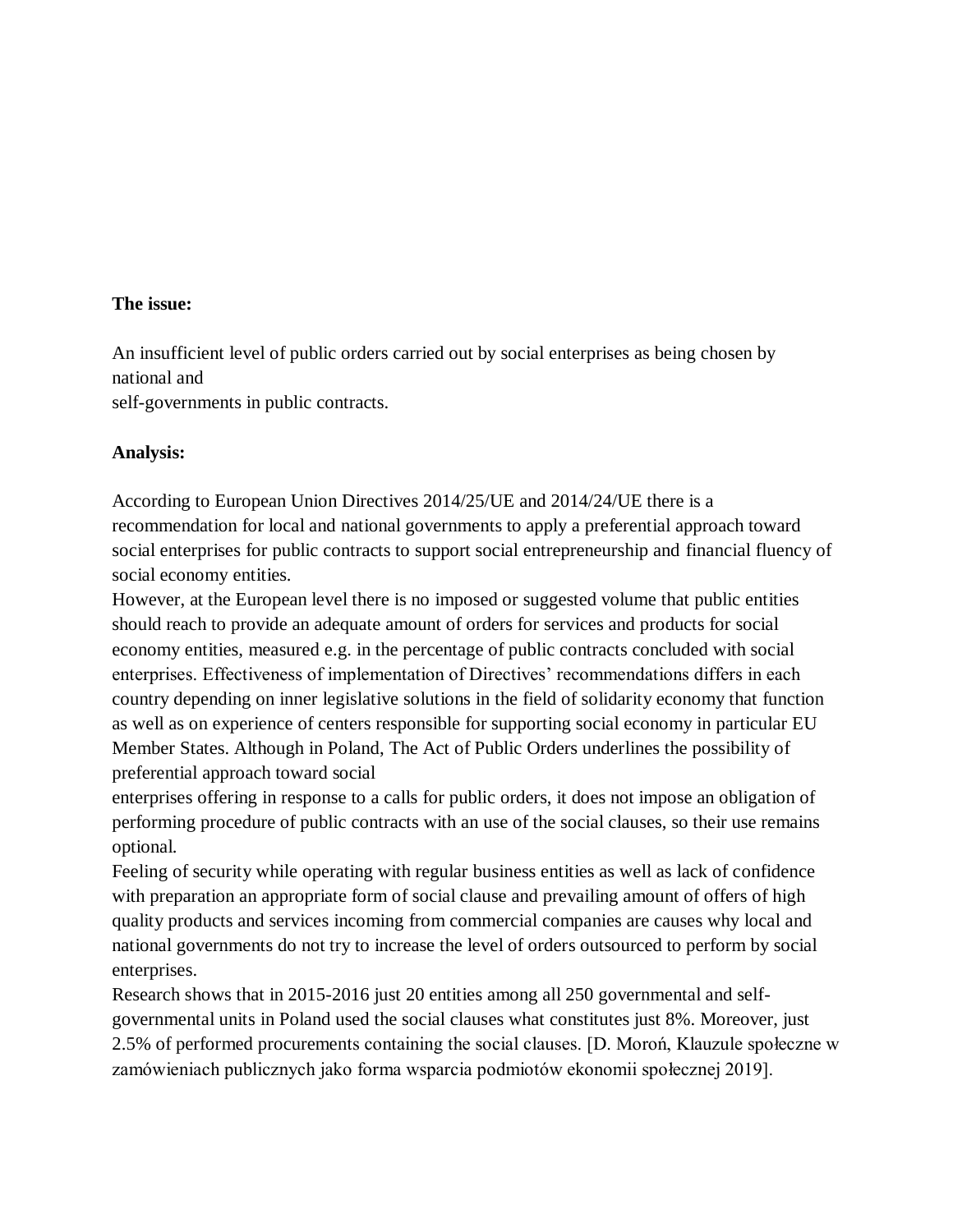#### **Recommendation:**

The adoption of 10 percentage ratio of public orders outsourced to perform by social enterprises, obligatory to achieve by self-governmental and governmental units.

#### **Policy recommendations - Sweden**

#### **Identify the issues:**

1.) The national law doesn't provide support or any kind of the advantage to social enterprises over private companies when providing services for public sector, despite their mission and purpose to address different social problems in local communities 2.) Lack of the real definition or umbrella term officially recognised by the national Law

#### **Problem analyses:**

1.) There is little if any legal and administrative assistance needed for realising many of the social entrepreneurial ideas. Moreover, because the 'Swedish model', where all public services have been carried out by the public sector, lack the tradition to organise services together with social enterprises, it is often taken for granted that new actors establishing themselves in the sector will either be new public initiatives or private business initiatives. As a result, the questions becomes one of price over quality. if a social enterprise offers its services to the public sector, the law forces the public sector to choose option, only based on price, As a result there is no legal and administrative assistance for the realisation of many social entrepreneurial ideas. Also, social enterprises as small business usually don't have enough budget to provide legal expertise and assistance in order to interpret the law correctly in order to compete with already existing larger profit based companies.

2.) There is currently no legal definition in Sweden for "social enterprise". The legal form "Aktiebolag med Särskild Vinstutdelningsbegränsning" (henceforth SVB), translated as: "Limited company with a special dividend restriction" is not typically used. Social entrepreneurship is twofold in Swedish and consists of "Samhällsentreprenör" and "Social Entreprenör". The first, 'Societal Entrepreneur' describes someone who takes an innovative initiative to enhance society in any way. The second word focuses more purely on the term 'Social' and denotes innovations that aim to improving the society for people. By definition, the latter comprises a subset of the first. From this reason, most of the social enterprises are still registered as non-profit organisations, while the most recent one are considering the legal form SVB. This also makes hard to measure a real impact of the social enterprises in the country and to keep different statistics and trends that can be useful in both short-term and long-term period.